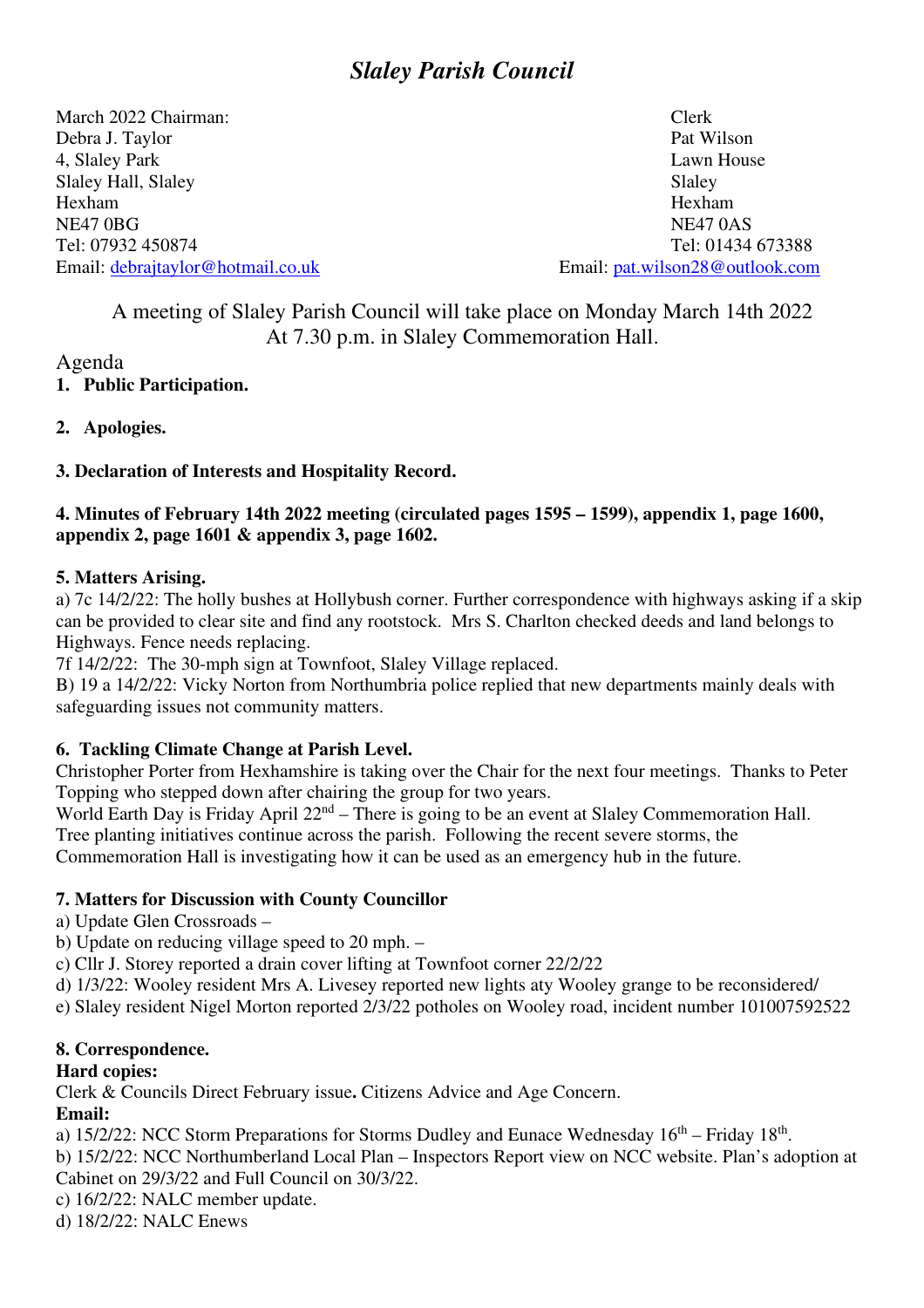#### e) 18/2/22: CAN Enews

- f) 18/2/22: Forestry Commission February 22 Area Update
- g) 21/2/22: NCC Streetworks Emergency TTRO St. Mary's Chare, Hexham.
- h) 22/2/22: RSN Rural Bulletin
- i) 24/2/22: NALC Enews

j) 25/2/22: NALC Member Update – The Armed Forces Covenant details

k) 1/3/22: RSN Rural Bulletin

l) 1/3/22: Eddie Graham Flyng Scotsman Classic Rally, Friday April 1st, 120 vehicles, Riding Mill Road. m) 2/3/22: RSN Funding Digest.

#### **9. Financial Report.**

- a) February payroll paperwork
- b) Invoices received & paid since February meeting
- c) Invoices to be paid
- d) Cllr SC Douglas paid Melanie Cant to change the domain transfer from 123 Reg to Rocket spark.
- e) Lloyds bank Online banking changes.

#### **10. Queen Elizabeth II Platinum Jubilee.**

a) Second PC Letter sent to 23 separate parish organisations asking for update by March  $14<sup>th</sup>$ **Replies:** 

**Slaley Show:** A Royal theme to the show and competitions.

Film Club: show a comedy film about Rex the Queen's Top Dog who ends up in a London dog's home. **Healey Parish Council** considered an Installation of some kind. Iron artwork (Philip Hubbuck). Tree Sculpture (Cllr M Cartlidge reported that there was a large Yew Tree stump in the churchyard, which may be suitable). A wooden 'something' (Neil Jobes). Any of these at a prominent site in the parish possibly crossroads Healey to The Barn. A kissing gate at a popular footpath entrance. Commemorative Mugs for children was also tabled. Hope that Healey residents could join in any Slaley celebration/party event. **St. Mary's Church:** Flower displays in Church – ask local organisations to provide window displays + Local artists to exhibit paintings of flowers and gardens. Jubilee weekend and Wander Sunday. **Local History Group** has agreed to provide a window display at St. Mary's for the Jubilee weekend.

#### **11. New Planning Applications. Decisions from planning**

## **12. Social Media Report - Cllr I C Stevens & Slaley Web Page Report - Councillor S.C. Douglas.**

#### **13. Defibrillator Update– Monthly check list attached as appendix attached as appendix?/…140322, page ???**

a) The monthly NEAS check list to be completed by Cllr Storey. The date on the pads in the Defib is November 2023 and date on replacement pads 2024-10.

b) First Aid Training by NEAS was agreed for Thursday April  $7<sup>th</sup>$  – still vacant places.

#### **14. Update games/play area within school grounds.**

a) Correspondence re Weekly Inspector not having a DBS certificate – School has stopped the inspections. Cllr Glen Sanderson replied to our request for NCCs Recruitment Policy for the employment of playground inspectors. Request passed to Greg Gavin, Head of Neighbourhood Services. Slaley a unique situation Stephen Wardle and David hunt will reply. Stephen Wardle replied do inspection outside of school hours. b) Sport & Play inspection 2/3/22 – wood board behind netball nret is starting to perish. Wood needs to be treated.

c) School needs a community governor – any suggestions?

#### **15. Parish Council Vacancies**

Lynda Sale invited to attend meeting.

#### **16. Neighbourhood Plan**